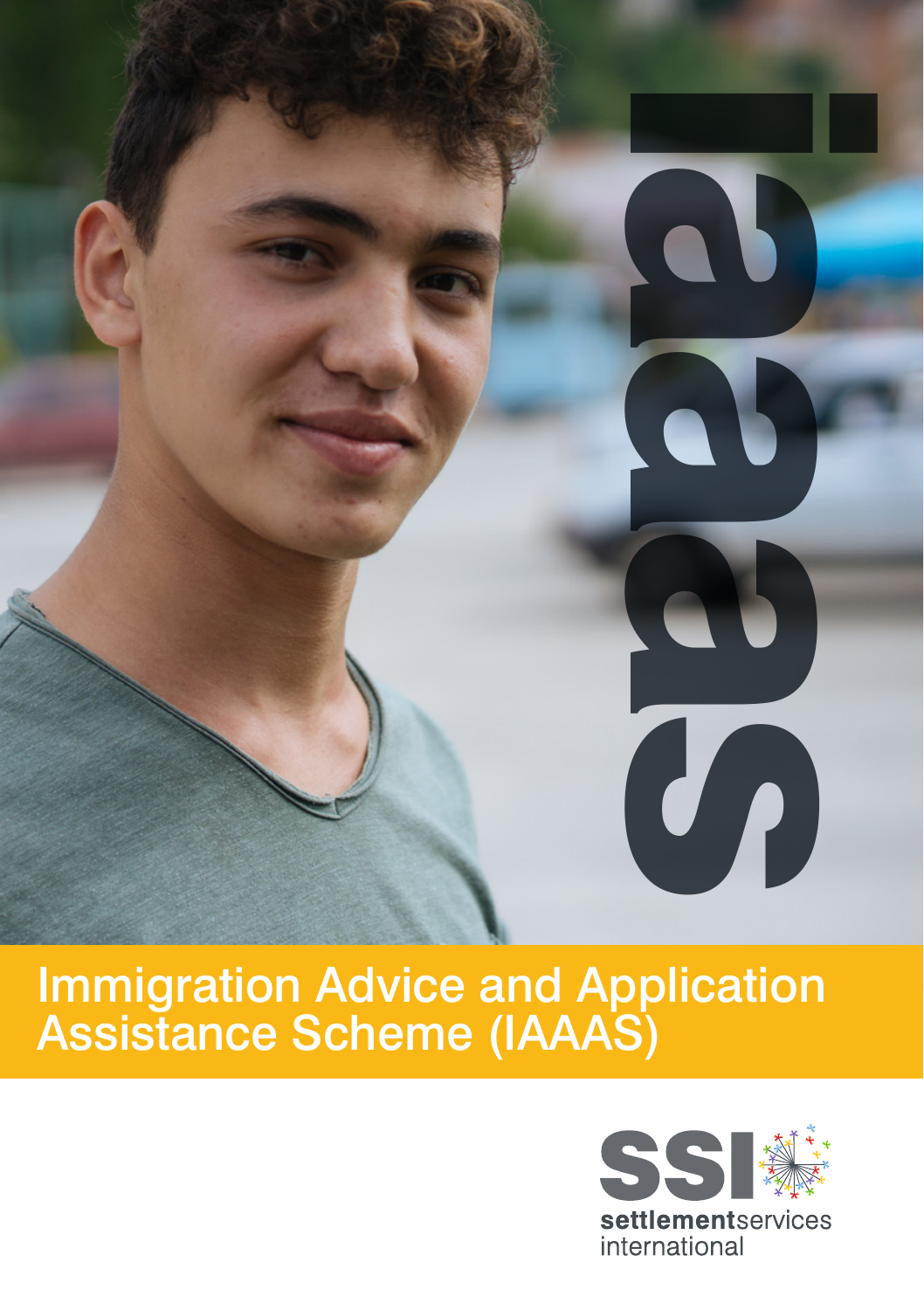

## **What is IAAAS?**

The **Immigration Advice and Application Assistance Scheme** (IAAAS) provides Government funded access to professional immigration advice and application assistance for protection visa applicants who have entered Australia lawfully and meet the eligibility criteria or are minors (for any visa in Australia) for whom the Minister is guardian under the Immigration Guardianship of Children (IGOC) Act 1946.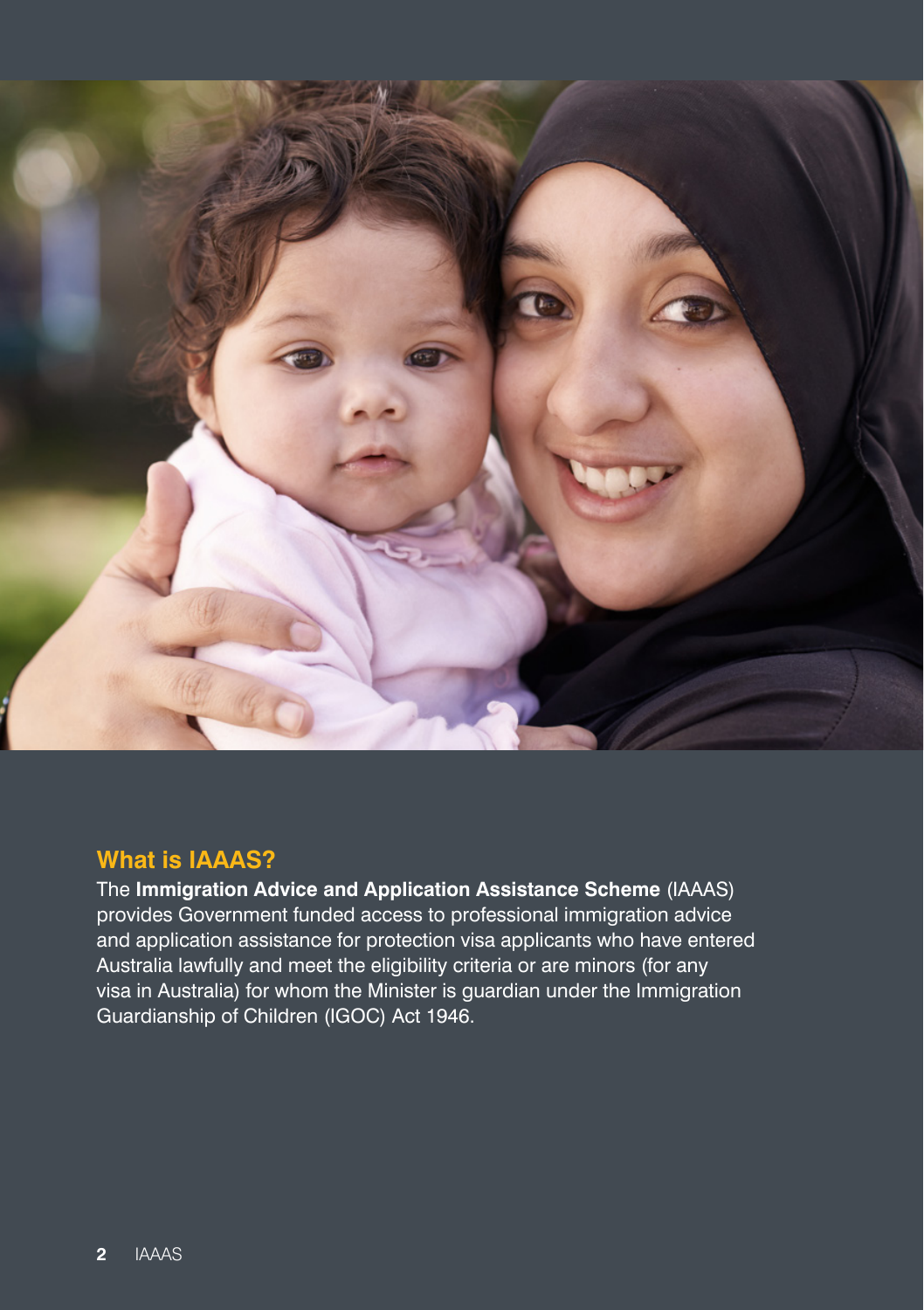## **Who can access IAAAS?**

You may be eligible for migration **advice** under the IAAAS if you:

- arrived in Australia lawfully with a valid visa
- are seeking a protection visa in Australia, claiming well-founded fear of persecution.
- have not engaged or are no longer engaged with a Registered Migration Agent.
- have not previously had a valid protection application considered in Australia.
- are experiencing financial hardship.

You may be eligible for full **application assistance** under the IAAAS if you:

- meet the above criteria; and
- are exceptionally vulnerable due to the following circumstances
	- conditions affecting cognitive function (for example, down syndrome, autism, dementia)
	- mental illness
	- past experiences of torture and trauma
	- incapacitating illness
	- drug dependency.
- are a minor that is under the Immigration Guardianship of Children (IGOC) Act 1946, see fact sheet for young people (see Youth fact sheet on SSI website).

#### **What is the difference between advice and assistance?**

IAAAS immigration 'advice' is where an IAAAS provider gives a person information and advice relating to their protection visa application in person or by videoconference or telephone.

IAAAS application 'assistance' is where an IAAAS provider helps a visa applicant complete and lodge a visa application.